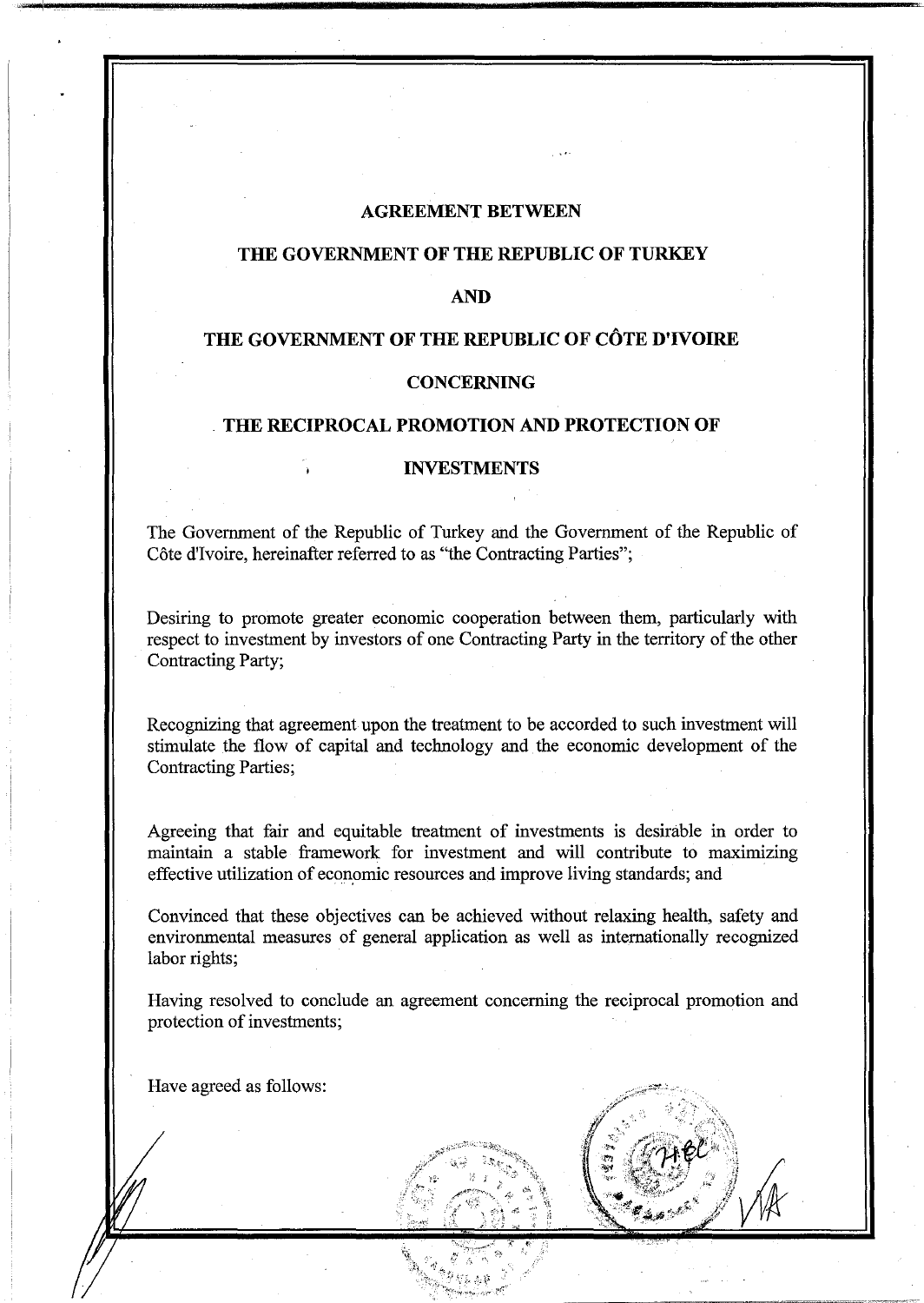# **ARTICLE 1 Definitions**

For the purposes of this Agreement;

1. The term "investment" means every kind of asset, connected with business activities, acquired for the purpose of establishing lasting economic relations in the territory of a Contracting Party in conformity with its laws and regulations, and shall include in particular, but not exclusively:

(a) movable and immovable property, as well as any other rights as mortgages, liens, pledges, and any other similar rights as defined in conformity with the laws and regulations of the Contracting Party in whose territory the property is situated;

(b) reinvested returns, claims to money or any other rights having financial value related to an investment;

(c) shares, stocks, or any other form of participation in companies;

(d) industrial and intellectual property rights, in particular patents, industrial designs and models, technical processes, as well as trademarks, goodwill, and know-how;

(e) business concessions conferred by law or by contract, including concessions related to natural resources.

provided that such investments are not in the nature of acquisition of shares or voting power amounting to, or representing of, less than ten  $(10)$  percent of a company · through stock exchanges which shall not be covered by this Agreement.

2. The term "investor" means:

 $\blacksquare$ 

(a) natural persons having the nationality of a Contracting Party according to its laws;

.. (b) companies, corporations, firms, business partnerships incorporated or constituted under the law in force of a Contracting Party and having their registered offices together with substantial business activities in the territory of that Contracting Party;

who have made an investment in the territory of the other Contracting Party.

3. The term "returns" means the amounts yielded by an investment and includes in particular, though not exclusively, profit, interest, capital gains, royalties, fees and dividends.

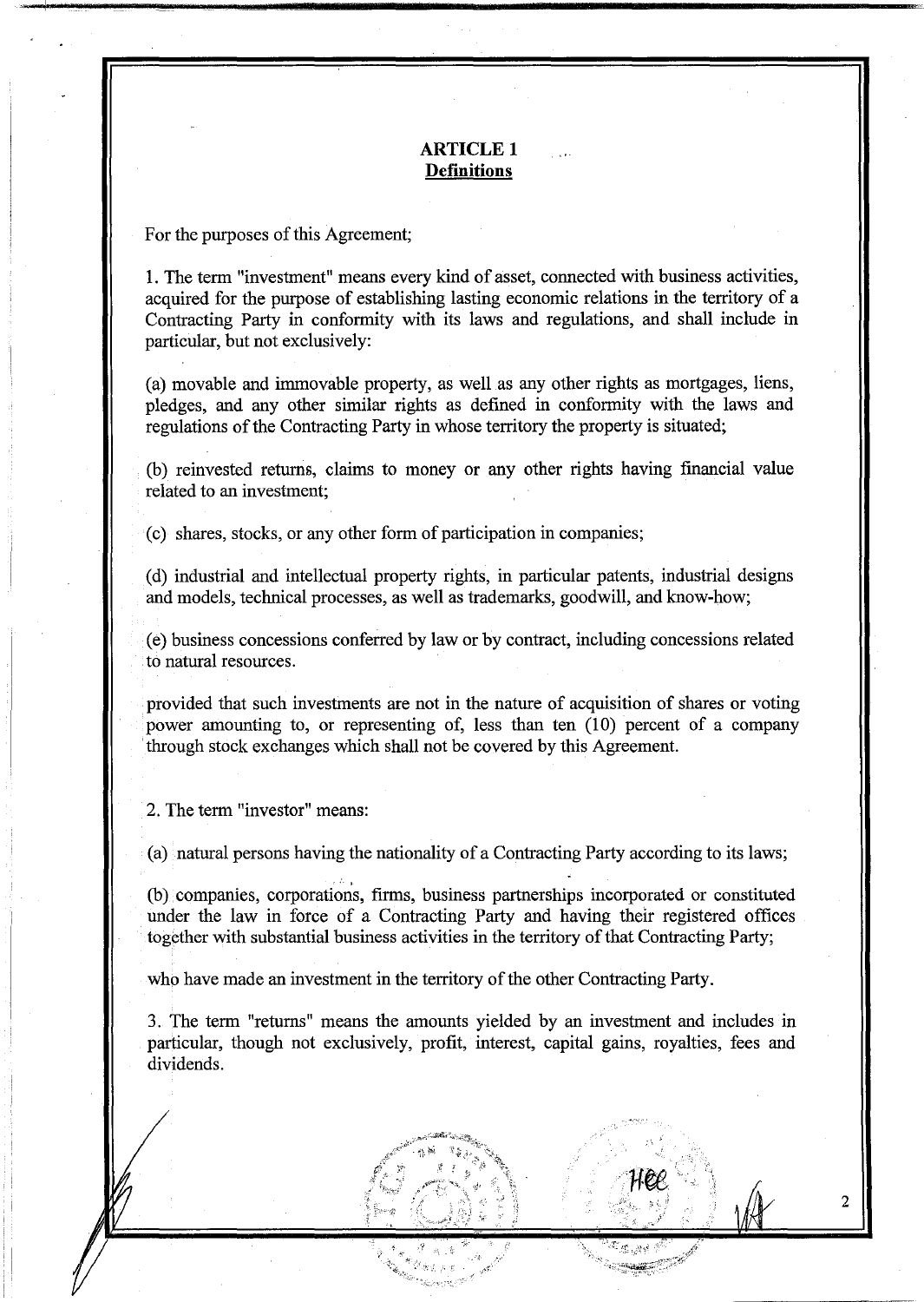### 4. The "territory" means:

(a) in respect of the Republic of Turkey; the land territory, internal waters, the territorial sea and the airspace above them, as well as the maritime areas over which Turkey has sovereign rights or jurisdiction for the purpose of exploration, exploitation and preservation of natural resources whether living or non-living, pursuant to international law.

(b) in respect of the Republic of Cote d'Ivoire; the territory of the Republic of Côte d'Ivoire including its land territory, internal waters, the territorial sea and the airspace above them, as well as the exclusive economic zone and continental shelf over which Cote d'Ivoire exercises, in accordance with international law, sovereign rights for exploration and exploitation of natural resources, biological and mineral found in the waters of the sea, soil and the subsoil thereof.

### **ARTICLE2 Scope of Application**

This Agreement shall apply to investments in the territory of one Contracting Party, made in accordance with its national laws and regulations, by investors of the other Contracting Party, whether prior to, or after the entry into force of the present Agreement. However, this Agreement does not apply to disputes that have arisen before the entry into of force of this Agreement.

#### **ARTICLE 3**

### **Promotion and Protection of Investments**

I. Subject to its laws and regulations, each Contracting Party shall in its territory promote as far as possible investments by investors of the other Contracting Party.

2. Investments of investors of each Contracting Party shall at all times be accorded treatment in accordance with international law minimum standard of treatment, including fair and equitable treatment and full protection and security in the territory of the other Contracting Party. Neither Contracting Party shall in any way impair the management, maintenance, use, operation, enjoyment, extension, sale, liquidation or disposal of such investments by unreasonable or discriminatory measures.

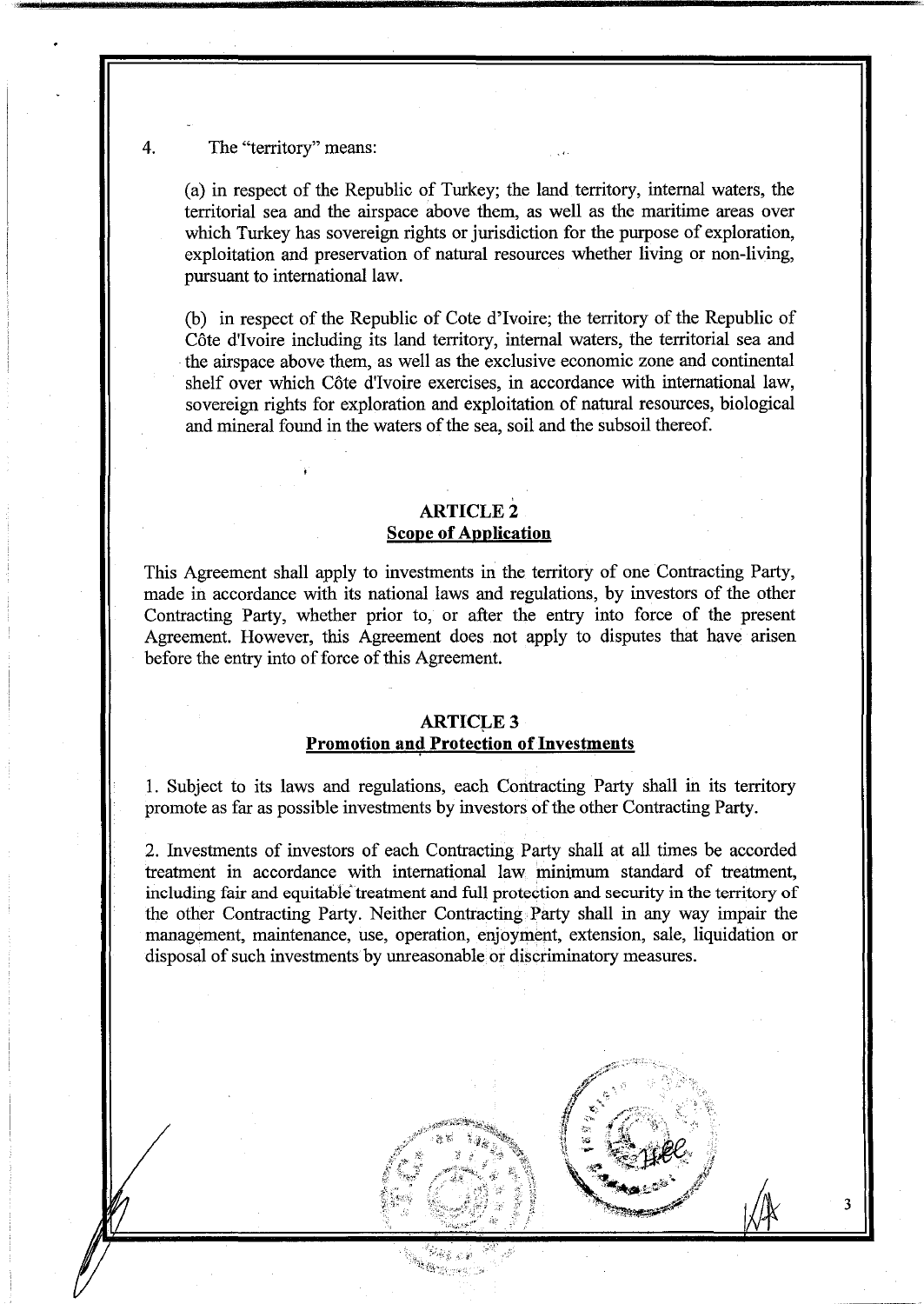## **ARTICLE4 Treatment of Investments**

1. Each Contracting Party shall admit in its territory investments on a basis no less favorable than that accorded in like circumstances to investments of investors of any third State, within the framework of its laws and regulations.

2. Each Contracting Party shall accord to these investments, once established, treatment no less favorable than that accorded in like circumstances to investments of its investors or to investments of investors of any third State, whichever is the most favorable, as regards the management, maintenance, use, operation, enjoyment, extension, sale, liquidation or disposal of the investment.

3. The Contracting Parties shall within the framework of their national legislation give favorable consideration to applications for the entry and sojourn of nationals of either Contracting Party who wish to enter the territory of the other Contracting Party in connection with the making and carrying through of an investment.

4. (a) The provisions of this Article shall not be construed so as to oblige one Contracting Party to extend to the investors of the other Contracting Party the benefit of any treatment, preference or privilege which may be extended by the former Contracting Party by virtue of any international agreement or arrangement relating wholly or mainly to taxation.

(b) The Non-Discrimination, National Treatment and Most-Favored Nation treatment provisions of this Agreement shall not apply to all actual or future advantages accorded by either Contracting Party by virtue of its membership of, or association with a customs, economic or monetary union, a common market or a free trade area; to nationals or companies of its own, of Member States of such union, common market or free trade area, or of any other third State.

(c) Most Favored Nation treatment referred to in paragraphs 1 and 2 does not include treatment accorded to investors of a non-contracting Party and their investments by provisions concerning the settlement of investment disputes provided for in this Agreement or in other international agreements concluded between a Party and a non-Contracting Party.

(d) The provisions of Article 3 and 4 of this Agreement shall not oblige the Contracting Parties to accord investments of investors of the other Contracting Party the same treatment that it accords to investments of its own investors with regard to acquisition of land, real estates, and real rights thereof.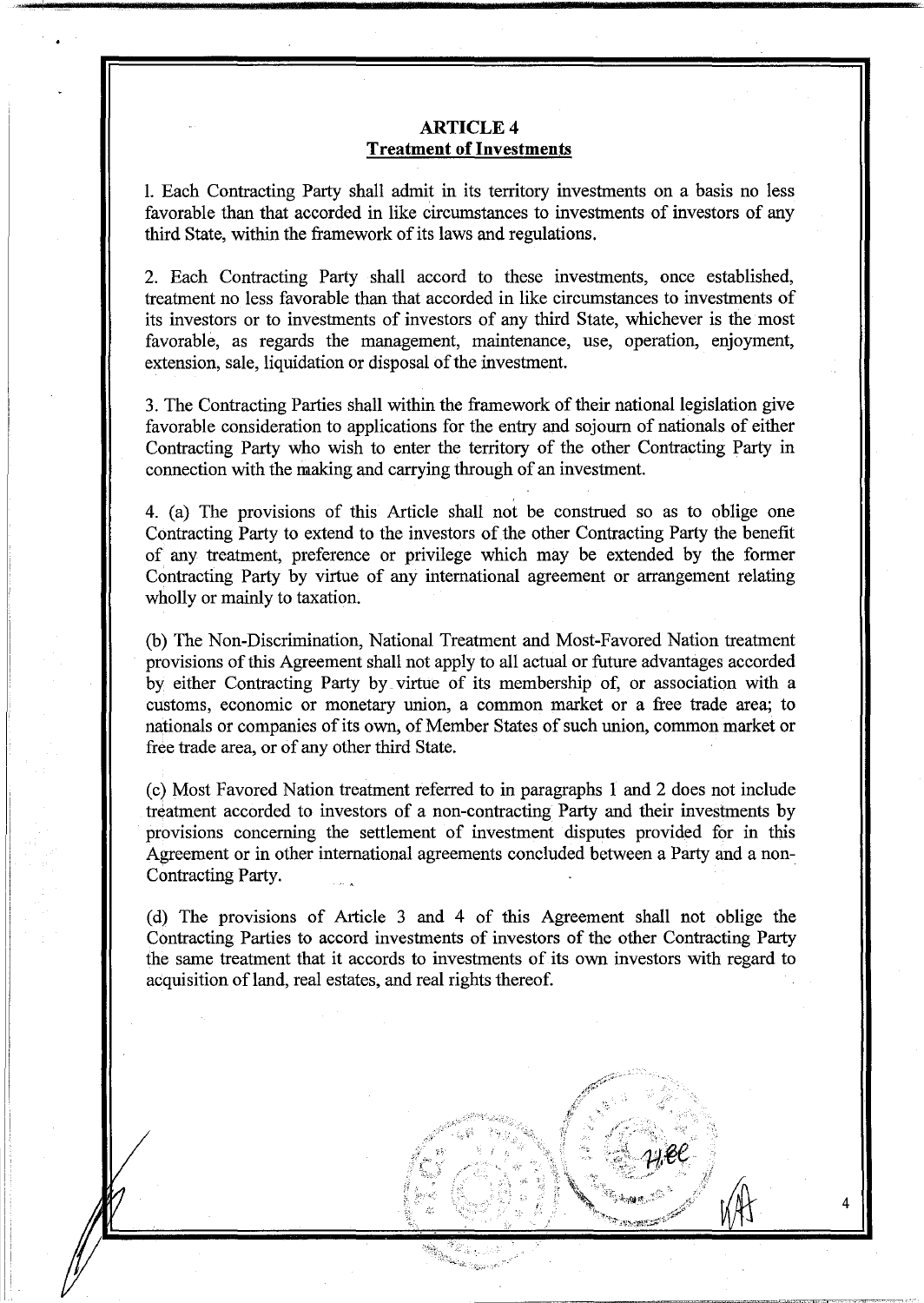## **ARTICLES General Exceptions** , ,

1. Nothing in this Agreement shall be construed to prevent a Contracting Party from adopting, maintaining, or enforcing any non-discriminatory legal measures:

(a) designed and applied for the protection of human, animal or plant life or health, or the environment;

(b) related to the conservation of living or non-living exhaustible natural resources.

2. Nothing in this Agreement shall be construed:

(a) to require any Contracting Party to furnish or allow access to any information the disclosure of which it determines to be contrary to its essential security interests;

(b) to prevent any Contracting Party from taking any actions that it considers necessary for the protection of its essential security interests;

(i) relating to the traffic in arms, ammunition and implements of war and to such traffic and transactions in other goods, materials, services and technology undertaken directly or indirectly for the purpose of supplying a military or other security establishment,

(ii) taken in time of war or other emergency in international relations, or

(iii) relating to the implementation of national policies or international agreements respecting the non-proliferation of nuclear weapons or other nuclear explosive devices; or

(c) to prevent any Contracting Party from taking action in pursuance of its obligations under the United Nations Charter for the maintenance of international peace and security.

#### **ARTICLE6 Expropriation and Compensation**

1. Investments shall not be expropriated, nationalized or subject, directly or indirectly, to measures of similar effects (hereinafter referred as expropriation) except for a public purpose, in a non-discriminatory manner, upon payment of prompt, adequate and effective compensation, and in accordance with due process of law and the general principles of treatment provided for in Article 3 of this Agreement.

2. Non-discriminatory legal measures designed and applied to protect legitimate public welfare objectives, such as health, safety and environment, do not constitute indirect  $expropiration.$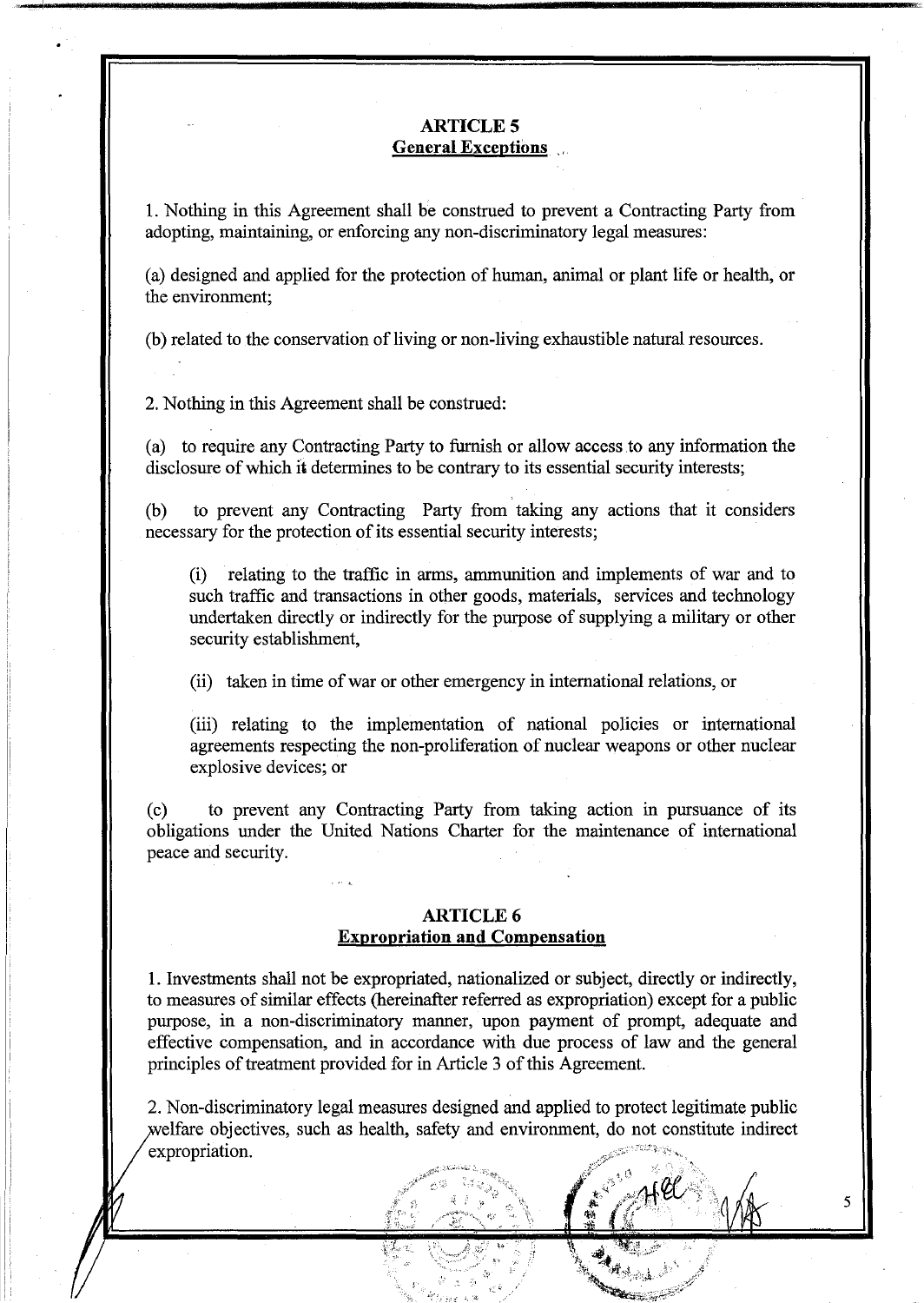3. Compensation shall be equivalent to the market value of the expropriated investment before the expropriation was taken or became public knowledge. Compensation shall be paid without delay and be freely transferable as described in paragraph (2) of Article 8.

4. Compensation shall be payable in a freely convertible currency and in the event that payment of compensation is delayed, it shall include an appropriate interest rate from the date of expropriation until the date of payment.

### **ARTICLE7 Compensation for** Losses

1. Investors of either Contracting Party whose investments suffer losses in the territory of the other Contracting Party owing to war or other armed conflict, insurrection, civil disturbance or other similar events shall be accorded by such other Contracting Party treatment no less favorable than that accorded to its own investors or to investors of any third State, whichever is the most favorable treatment, as regards any measures it adopts in relation to such losses.

2. Without prejudice to paragraph 1, investors of one Contracting Party who in any of the situations referred to in that paragraph suffer losses in the territory of the other Contracting Party resulting from:

- (a) requisitioning of their property by its forces or authorities; or
- (b) destruction of their property by its forces or authorities, which was not caused in combat action or was not required by the necessity of the situation;

shall be accorded restitution or compensation which in either case shall be prompt, adequate and effective. Resulting payments shall be freely convertible.

### **ARTICLES Repatriation and Transfer**

l. Each Contracting Party shall guarantee in good faith all transfers related to an investment to be made freely and without delay into and out of its territory. Such transfers include:

6

(a) the initial capital and additional amounts to maintain or increase investment;

(b) returns;

(c) proceeds from the sale or liquidation of all or any part of an investment;

(d) compensation pursuant to Article 6 and 7;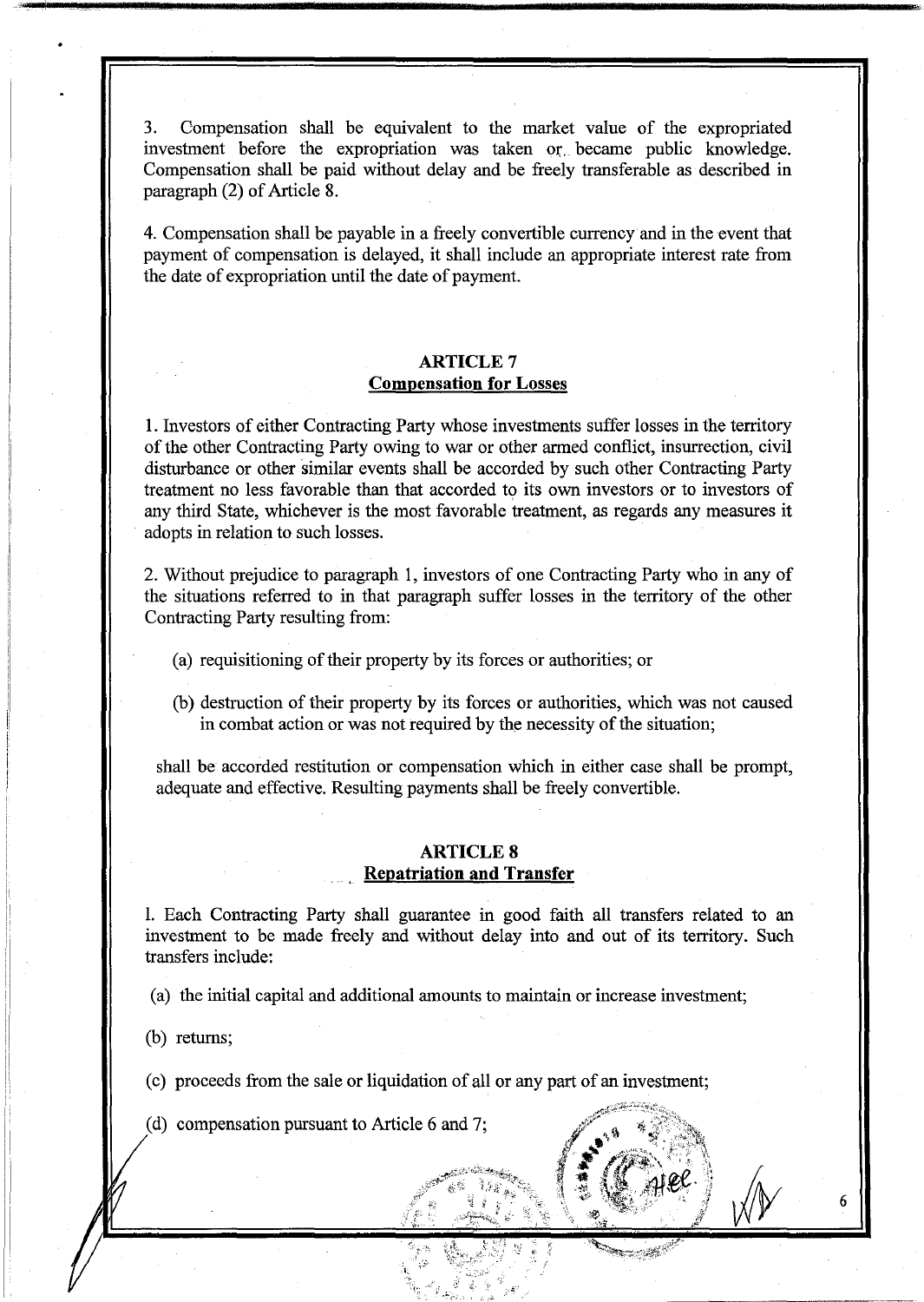(e) reimbursements and interest payments deriving from loans in connection with investments;

(f) salaries, wages and other remunerations received by the nationals of one Contracting Party who have obtained in the territory of the other Contracting Party the corresponding work permits related to an investment;

(g) payments arising from an investment dispute.

2. Transfers shall be made in the convertible currency in which the investment has been made or in any convertible currency at the rate of exchange in force at the date of transfer, unless otherwise agreed by the investor and the hosting Contracting Party.

3. Where, in exceptional circumstances, payments and capital movements cause or threaten to cause serious balance of payments difficulties, each Contracting Party may temporarily restrict transfers, provided that such restrictions are imposed on a nondiscriminatory and in.good faith basis.

#### **ARTICLE9 Subrogation**

l. If one of the Contracting Parties has a public insurance or guarantee scheme to protect investments of its own investors against non-commercial risks, and if an investor of this Contracting Party has subscribed to it, any subrogation of the insurer under the insurance contract between this investor and the insurer, shall be recognized by the other Contracting Party.

2. The insurer is entitled by virtue of subrogation to exercise the rights and enforce the claims of that investor and shall assume the obligations related to the investment. The subrogated rights or claims shall not exceed the original rights or claims of the investor.

3. Disputes between a Contracting Party and an insurer shall be settled in accordance with the provisions of Article 10 of this Agreement.

#### **ARTICLE 10**

# **Settlement of Disputes between One Contracting Party and Investors of the Other Contracting Party**

1. This Article shall apply to disputes between one Contracting Party and an investor of the other Contracting Party concerning an alleged breach of an obligation of the former under this Agreement, which causes loss or damage to the investor or its nvestments.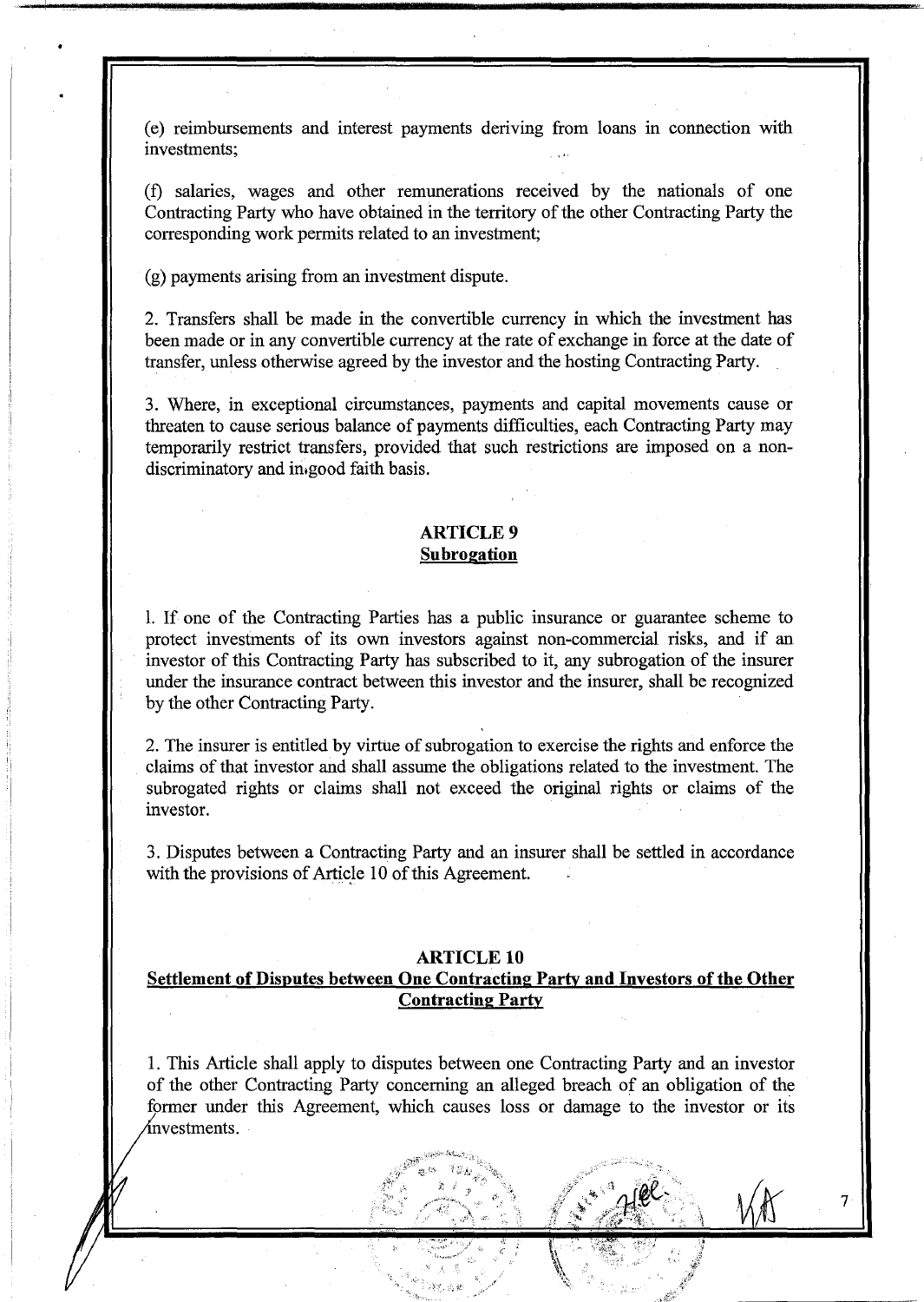2. Disputes between one of the Contracting Parties and an investor of the other Contracting Party, in connection with its investment, shall be notified in writing, including detailed information, by the investor to the recipient Contracting Party of the investment. As far as possible, the investor and the concerned Contracting Party shall endeavor to settle these disputes by consultations and negotiations in good faith.

3. If these disputes, cannot be settled in this way within six (6) months following the date of the written notification mentioned in paragraph 2, the disputes can be submitted, as the investor may choose, to:

(a) the competent court of the Contracting Party in whose territory the investment has been made,

or

(b) except as provided under paragraph (5) of this Article, to:

(i) the International Center for Settlement of Investment Disputes (ICSID) set up by the " Convention on Settlement of Investment Disputes Between States and Nationals of other States", in case both Contracting Parties become Parties of this Convention;

(ii).an ad hoc arbitral tribunal established under the Arbitration Rules of Procedure of the United Nations Commission for International Trade Law (UNCITRAL).

4. Once the investor has submitted the dispute to one or the other of the dispute settlement forums mentioned in paragraph 3, the choice of one of these forums shall be final.

5. Notwithstanding the provisions of paragraph (3) of this Article; only the disputes arising directly out of investment activities which have obtained necessary permission, if there is any permission required, in conformity with the relevant legislation of the Contracting Parties on foreign capital, and that effectively started shall be subject to the jurisdiction of the International Center for Settlement of Investment Disputes (ICSID) or any other international dispute settlement mechanism as agreed upon by the Contracting Parties;

6. The arbitral tribunal shall take its decisions in accordance with the provisions of this Agreement, the laws and regulations of the Contracting Party involved in the dispute on which territory the investment is made (including its rules on the conflict of laws) and the relevant principles of international law as accepted by both Contracting Parties.

7. The arbitration awards shall be final and binding for all parties in dispute. Each Contracting Party shall execute the award according to its national law.



:;~·- ,!)''

 $i' \cdot j' \cdot j \cdot j' \cdot j' \cdot k'$ 

 $\sim$  .  $\sim$   $\sim$   $\sim$   $\sim$ 

 $\int$  :  $\int$   $\left(\frac{d\mathbf{v}}{d\mathbf{v}}\right)^{n}$   $\int$ 

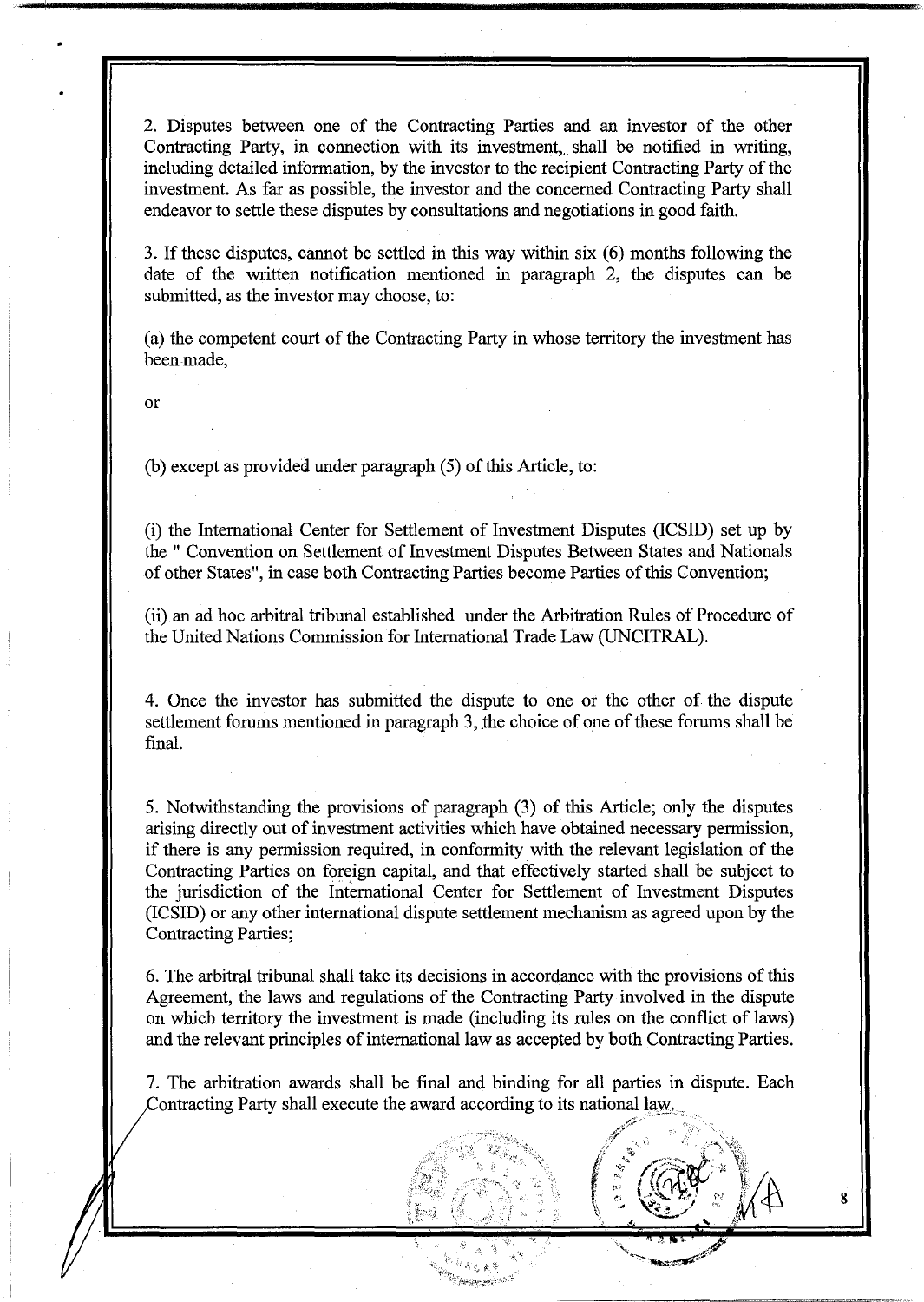# **ARTICLE 11 Denial of Benefits**

•

1. A Contracting Party may deny the benefits of this Agreement to an investor of the other Contracting Party that is a company of such other Contracting Party and to investments of such investor if the company has no substantial business activities in the territory of the Contracting Party under whose law it is constituted or organized and investors of a non-Contracting Party, or investors of the denying Contracting Party, own or control the company.

2. The denying Contracting Party shall, to the extent practicable, notify the other Contracting Party before denying the benefits.

### **ARTICLE 12 Settlement of Disputes between the Contracting Parties**

1. The Contracting Parties shall seek in good faith and a spirit of cooperation a rapid and equitable solution to any dispute between them concerning the interpretation or application of this Agreement. In this regard, the Contracting Parties agree to engage in direct and meaningful negotiations to arrive at such solutions. If the Contracting Parties cannot reach an agreement within six (6) months after the beginning of disputes between themselves through the foregoing procedure, the disputes may be submitted, upon the request of either Contracting Party, to an arbitral tribunal of three members.

2. Within two (2) months of receipt of a request, each Contracting Party shall appoint an arbitrator. The two arbitrators shall select a third arbitrator as Chairman, who is a national of a third State. In the event either Contracting Party fails to appoint an arbitrator within the specified time, the other Contracting Party may request the President of the International Court of Justice to make the appointment.

3. If both arbitrators cannot reach an agreement about the choice of the Chairman within two (2) months after their appointment, the Chairman shall be appointed upon the request of either Contracting Party by the President of the International Court of Justice.

4. If, in the cases specified under paragraphs (2) and (3) of this Article, the President of the International Court of Justice is prevented from carrying out the said function or if he is a national of either Contracting Party, the appointment shall be made by the Vice-President, and if the Vice-President is prevented from carrying out the said function or if he is a national of either Contracting Party, the appointment shall be made by the most senior member of the Court who is not a national of either Contracting Party.

<sup>Ba</sup>langgu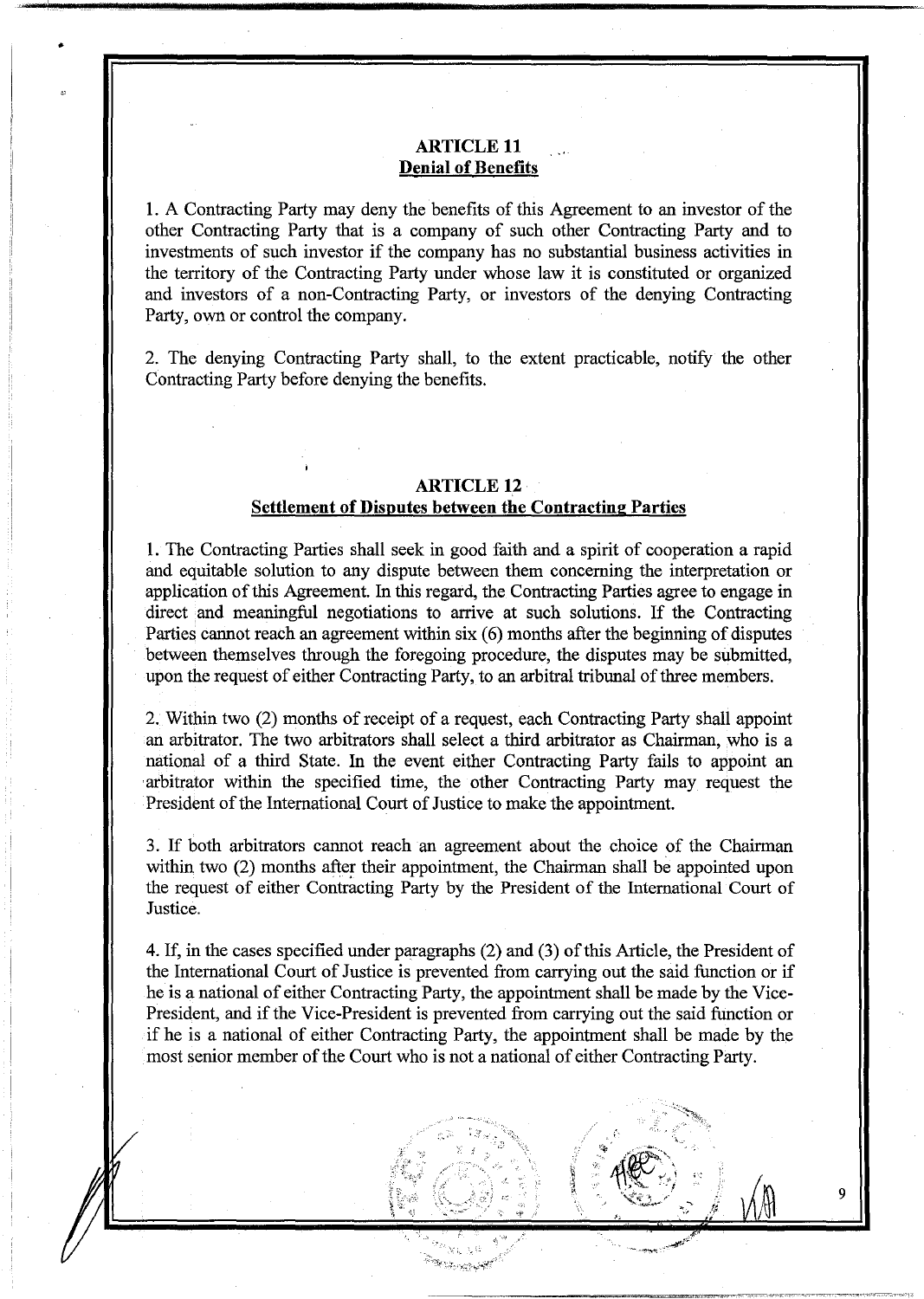5. The tribunal shall have three (3) months from the date of the selection of the Chairman to agree upon rules of procedure consistent with the other provisions of this Agreement. In the absence of such agreement, the tribunal shall request the President of the International Court of Justice to designate rules of procedure, taking into account generally recognized rules of international arbitral procedure.

6. Unless otherwise agreed, all submissions shall be made and all hearings shall be completed within eight (8) months of the date of selection of the Chairman, and the tribunal shall render its decision within two (2) months after the date of the final submissions or the date of the closing of the hearings, whichever is later. The arbitral tribunal shall reach its decisions, which shall be final and binding, by a majority of votes. Arbitral Tribunal shall reach its decision on the basis of this Agreement and in accordance with international law applicable between the Contracting Parties.

7. Expenses incurred by the Chairman, the other arbitrators, and other costs of the proceedings shall be paid for equally by the Contracting Parties. The tribunal may, however, at its discretion, decide that a higher proportion of the costs be paid by one of the Contracting Parties.

8. A dispute shall not be submitted to an international arbitral tribunal under the provisions of this Article, if a dispute on the same matter has been brought before another international arbitral tribunal under the provisions of Article 10 and is still before the tribunal. This will not impair the engagement in direct and meaningful negotiations between both Contracting Parties.

## **ARTICLE 13 Service of Documents**

Notices and other documents in disputes under Articles 10 and 12 shall be served on the Republic of Turkey by delivery *to:* 

Başbakanlık Hukuk Hizmetleri Başkanlığı Basbakanlık Merkez Bina Vekaletler Caddesi B-Blok 06573 Bakanhklar/ Ankara Türkiye

Notices and other documents in disputes under Articles 10 and 12 shall be served on the Republic of Cote d'Ivoire by delivery *to:* 

Ministère auprès du Premier Ministre, chargé de l'Economie et des Finances, Direction Générale de l'Economie, Direction des Etudes et de la Promotion Economique, sise aux 1<sup>er</sup> et 2<sup>ème</sup> étage, Immeuble Le Bélier Plateau 01 BP V163 Abidjan 01 Côte d'Ivoire Tel: 20 22 94 07/08 Fax: 20 33 50 92